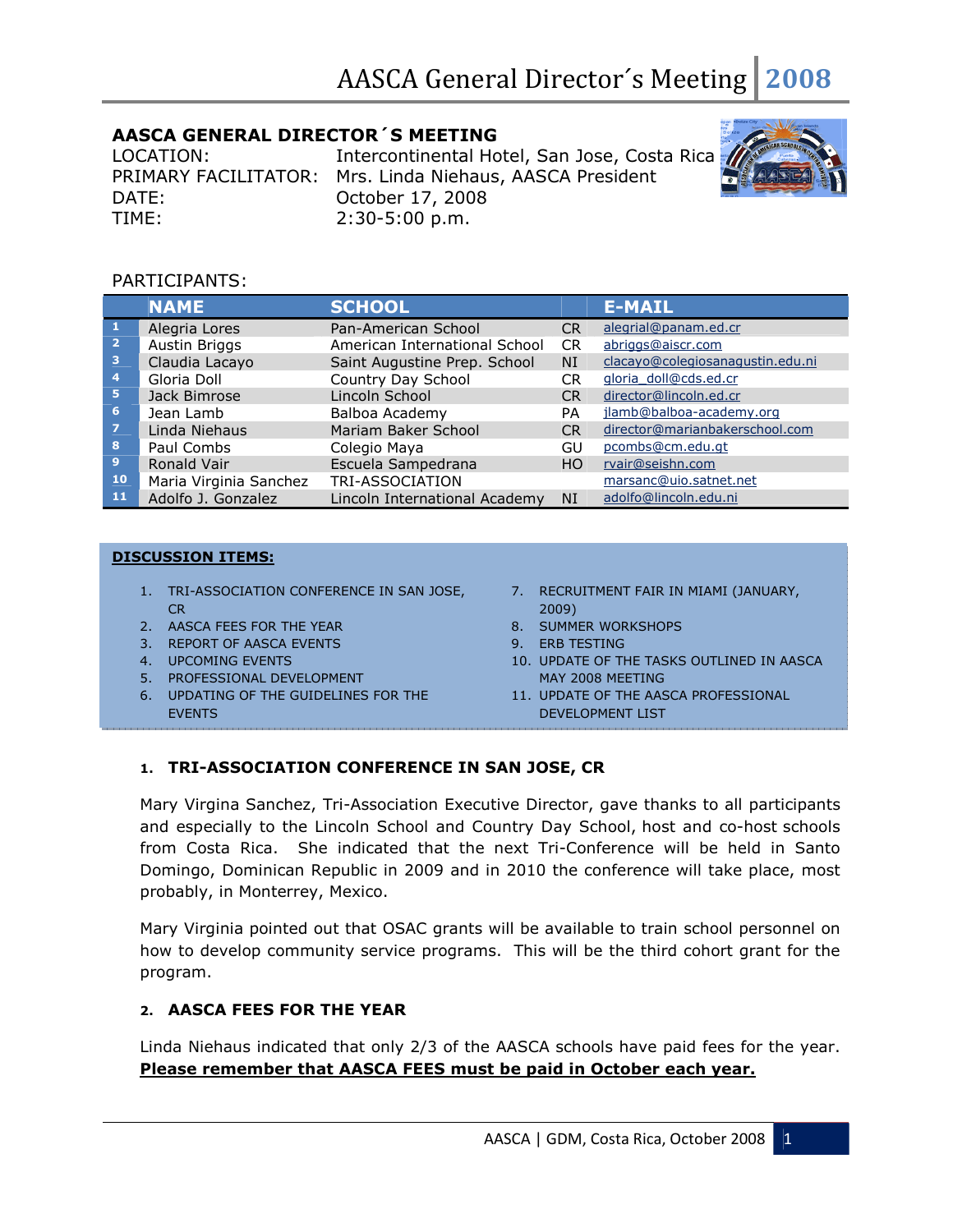### 3. REPORT OF AASCA EVENTS

AASCA Leadership Conference, Guatemala (Sep. 4-7, 2008): It was agreed that it was a great activity. There were some problems with Hotels being able to accommodate some of the schools that did not registered on time.

AASCA Basketball, Panama (Oct. 8-12, 2008): Jean Lamb indicated that everything went well, girls behaved properly and Balboa Academy was very pleased when their team won the sportsmanship award.

### 4. UPCOMING EVENTS

- a. KNOWLEDGE BOWL, November 6-9, 2008. Decroly, Guatemala.
- b. MUSIC FESTIVAL (TO INCLUDE ART), Jan. 29-Feb 1, 2009. Escuela Sampedrana Honduras: Ron Vair could not be present at the meeting but indicated that Escuela Sampedrana is preparing to host the Music festival and in addition to that program, they will conduct a pilot program for a special Art Workshop. He will send more information about the program to all schools and how to participate.
- c. SOCCER INVITATIONAL, February 18-22, 2009. CAG, Guatemala.
- d. SMALL SCHOOL VOLLEYBALL, March 25-29, 2009. Mazapan, Honduras.
- e. LARGE SCHOOL VOLLEYBALL, March 25-29, AM School Tegucigalpa, Honduras
- f. PRINCIPAL`S MEETING, April 17-20, 2009. ANS, Nicaragua.
- g. DIRECTOR`S MEETING, April 30-May 3, 2009. Balboa Academy, Panama.

### 5. PROFESSIONAL DEVELOPMENT

The Professional Development theme for this year is **Assessment**. Ron Vair proposed that a consultant working at his school could be the person chosen to visit a couple of countries to do the workshop on assessment. He will send us a detail proposal.

### 6. UPDATING OF THE GUIDELINES FOR THE EVENTS

Linda Niehaus will send a copy of the guidelines to the different schools that have hosted events this year. Schools will be asked to revise guidelines and send revised document back to her and/or take it to the Director`s meeting in May.

# 7. RECRUITMENT FAIR IN MIAMI (JANUARY, 2009)

Mary Virginia reminded us that ISS-Job Fair for Tri-Association schools will take place in Miami, FL, January 15-18, 2009. November  $2<sup>nd</sup>$ , 2009 is the deadline for registration. If 25 schools from the region participate, ISS will not open this fair to any other region. Of the 10 schools present, 4 of them indicated intention to participate.

Other Fairs:

ISS San Francisco, CA 8-12 Feb. 2009. AAIE: San Francisco, CA, 12-15 Feb. 2009 ISS/CIS: Philadelphia, PA, 16-19 Feb. 2009